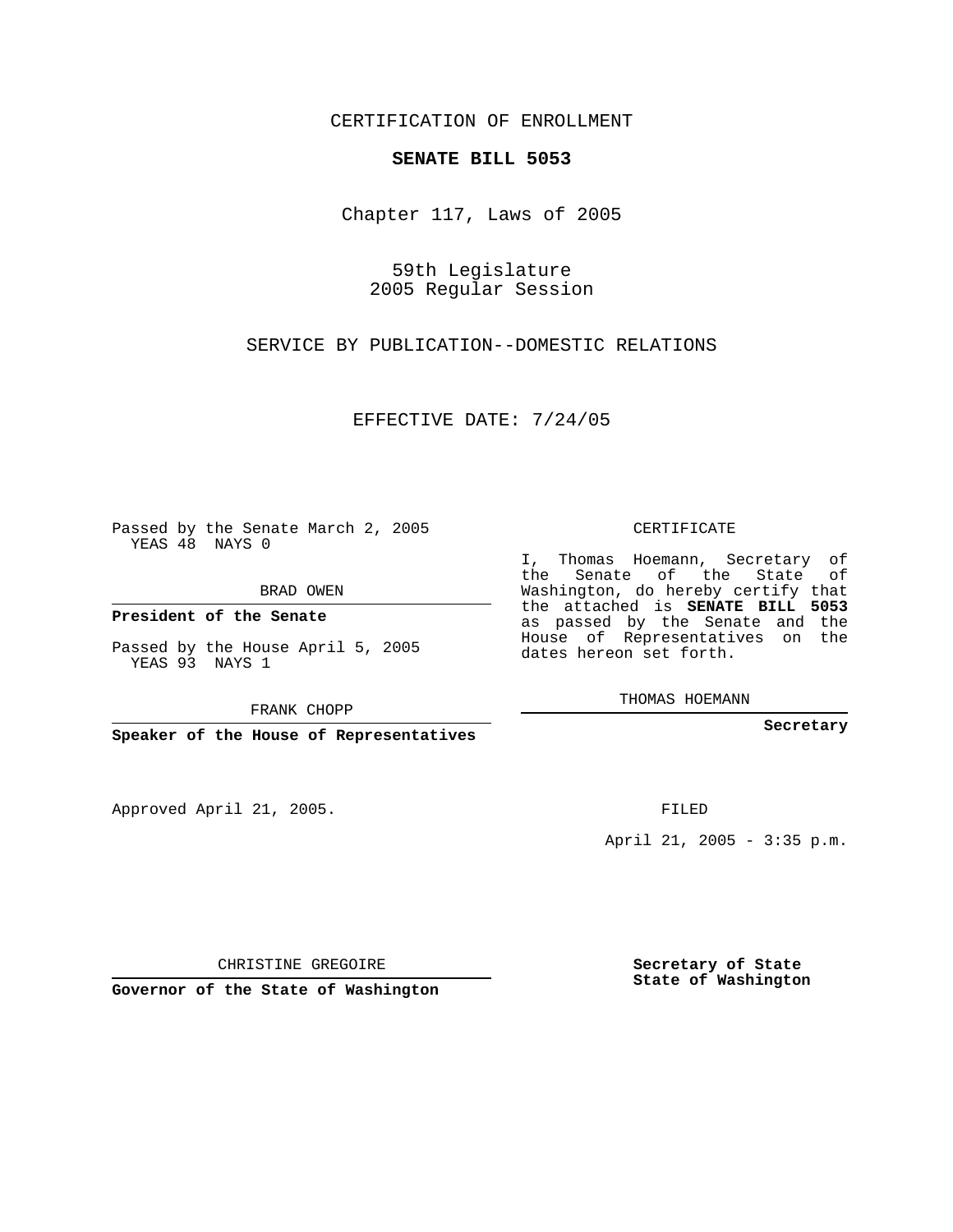## **SENATE BILL 5053** \_\_\_\_\_\_\_\_\_\_\_\_\_\_\_\_\_\_\_\_\_\_\_\_\_\_\_\_\_\_\_\_\_\_\_\_\_\_\_\_\_\_\_\_\_

\_\_\_\_\_\_\_\_\_\_\_\_\_\_\_\_\_\_\_\_\_\_\_\_\_\_\_\_\_\_\_\_\_\_\_\_\_\_\_\_\_\_\_\_\_

Passed Legislature - 2005 Regular Session

**State of Washington 59th Legislature 2005 Regular Session By** Senators Kline and Johnson

Read first time 01/12/2005. Referred to Committee on Judiciary.

 AN ACT Relating to service by publication in actions to establish or modify parenting plans, for legal separation or invalidity of marriage, and for nonparental custody; and amending RCW 4.28.100.

BE IT ENACTED BY THE LEGISLATURE OF THE STATE OF WASHINGTON:

 **Sec. 1.** RCW 4.28.100 and 1981 c 331 s 13 are each amended to read as follows:

 When the defendant cannot be found within the state, and upon the filing of an affidavit of the plaintiff, his agent, or attorney, with the clerk of the court, stating that he believes that the defendant is not a resident of the state, or cannot be found therein, and that he has deposited a copy of the summons (substantially in the form prescribed in RCW 4.28.110) and complaint in the post office, directed to the defendant at his place of residence, unless it is stated in the affidavit that such residence is not known to the affiant, and stating the existence of one of the cases hereinafter specified, the service may be made by publication of the summons, by the plaintiff or his attorney in any of the following cases:

 (1) When the defendant is a foreign corporation, and has property within the state;